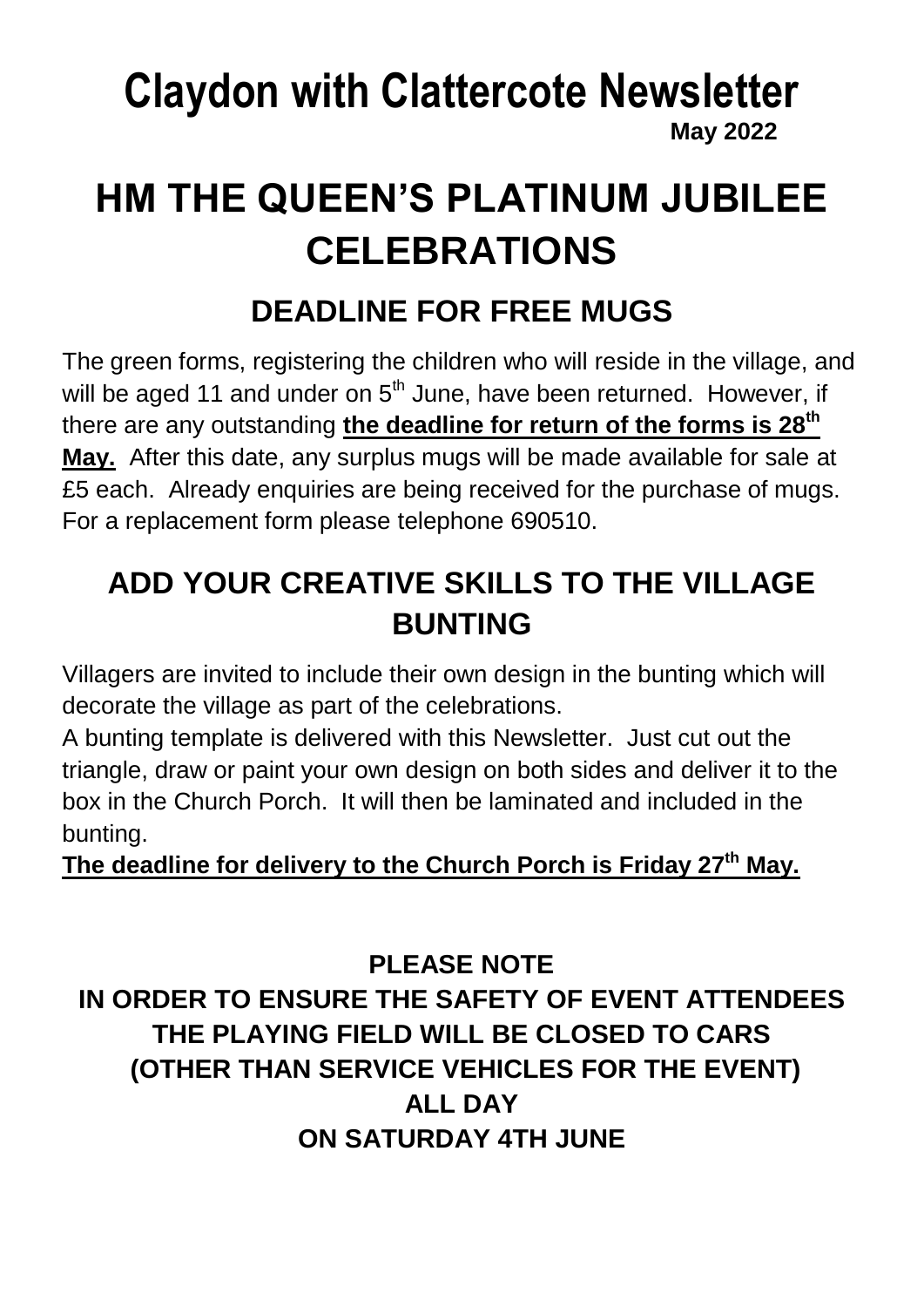#### **CHURCH DECORATIONS**

The church is being decorated with flowers and plants on Friday 3rd of June for the Jubilee. Thank you to everyone who has volunteered. If there are any children who would like to bring a posy or small bunch of flowers in a jam jar to place around the font we would love your contributions. Everyone is always welcome to go in the church at any time but please do visit during the Jubilee weekend, and if possible attend the service.

*Angela Ferguson*

#### **JUBILEE PARTY BARBECUE**

In order to keep costs to a minimum, villagers are asked to bring their own food which will be barbecued for them. A queuing system will be operated with a ticket issued to anyone presenting food for cooking.

#### **PLEASE INCLUDE YOUR NAME ON YOUR FOOD PACKAGING.**

#### **VOLUNTEERS NEEDED**

Additional volunteers are needed to help with the following tasks: Decorate the marquee (or barn if wet) from 10.30 am on Saturday4th June Help organise the children's sports on Saturday from 4.45 pm Help cook on the barbecue for around an hour Sleep in the marquee or own tent nearby on Friday and Saturday evening If you can help in any way please contact Emma Ives on 07775 733010, or email [emmaives@hotmail.co.uk.](mailto:emmaives@hotmail.co.uk)

**THANKS** to the villagers who will be donating cakes. Please contact Angela Ferguson on 690367 to discuss delivery.

#### **PLEASE NOTE CHURCH LANE WILL BE CLOSED TO ALL VEHICLES FROM THE ENTRANCE FROM MOLLINGTON ROAD FOR 25 METRES TO PAST THE WEST GATE OF THE CHURCHYARD ALL DAY ON SUNDAY 5TH JUNE**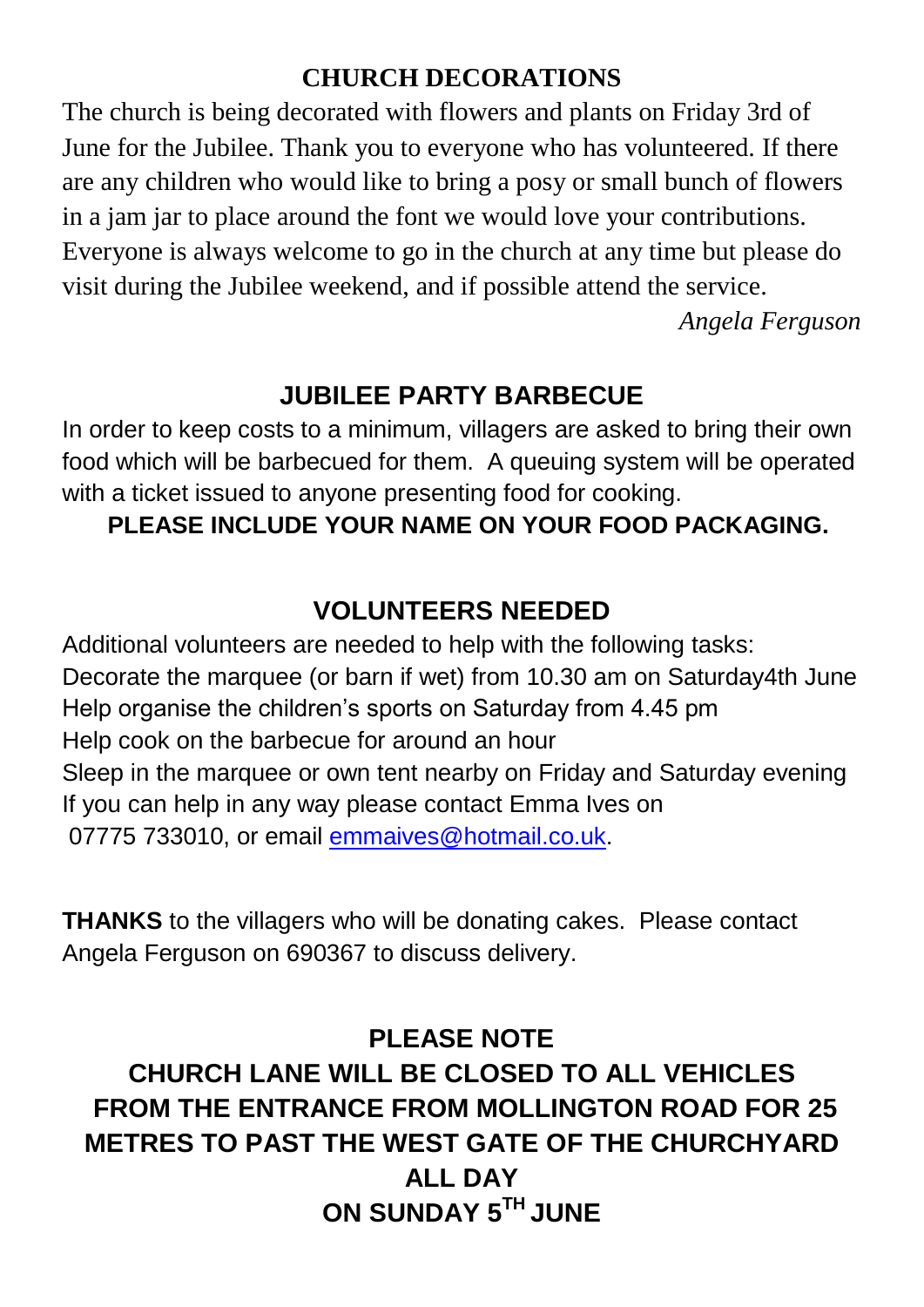#### **PLATINUM JUBILEE PROGRAMME**

All details correct at time of publication, but could be subject to later changes.

#### **Thursday 2nd June**

2.00 pm to 6.00 pm in the Church Room. Exhibition of of Claydon in the recent past.

#### **Friday 3rd June**

2.00 pm to 6.00 pm in the Church Room. Exhibition of Claydon in the recent past.

## **Saturday 4th June Jubilee Party in the Playing Field**

Arrival from 4.00 pm Bring your own food, drink (and a chair if possible). Some seating will be available

#### **Activities**

Children's crafting 4.15 pm

Childrens's games 4.45 pm to 5.30 pm

Mixed ages wet 'T' shirt game 5.30 pm (weather permitting)

#### **Barbecue**

Cooking 4.30 pm to 8.30 pm

#### **Music and Entertainment**

Recorded Music of the 50s 60s and 70s 4.00 pm to 6.00 pm Splinters 6.00 pm to 6.45 pm Jonathan Meyrick 6.45 pm to 7.30 pm Splinters 7.30 pm to 8.15 pm Recorded summer and party music from 8.15 pm

## **Sunday 5th June**

2.00 pm Exhibition of Claydon in the recent past. **The room will close promptly at 2.55 pm** 

#### **Jubilee Prayers and Praise**

3.00 pm at St James Church

#### **Afternoon Tea**

From 4.00 pm in the Church Room and Church Lane Free refreshments Exhibition Raffle Distribution and Sale of Commemorative Mugs